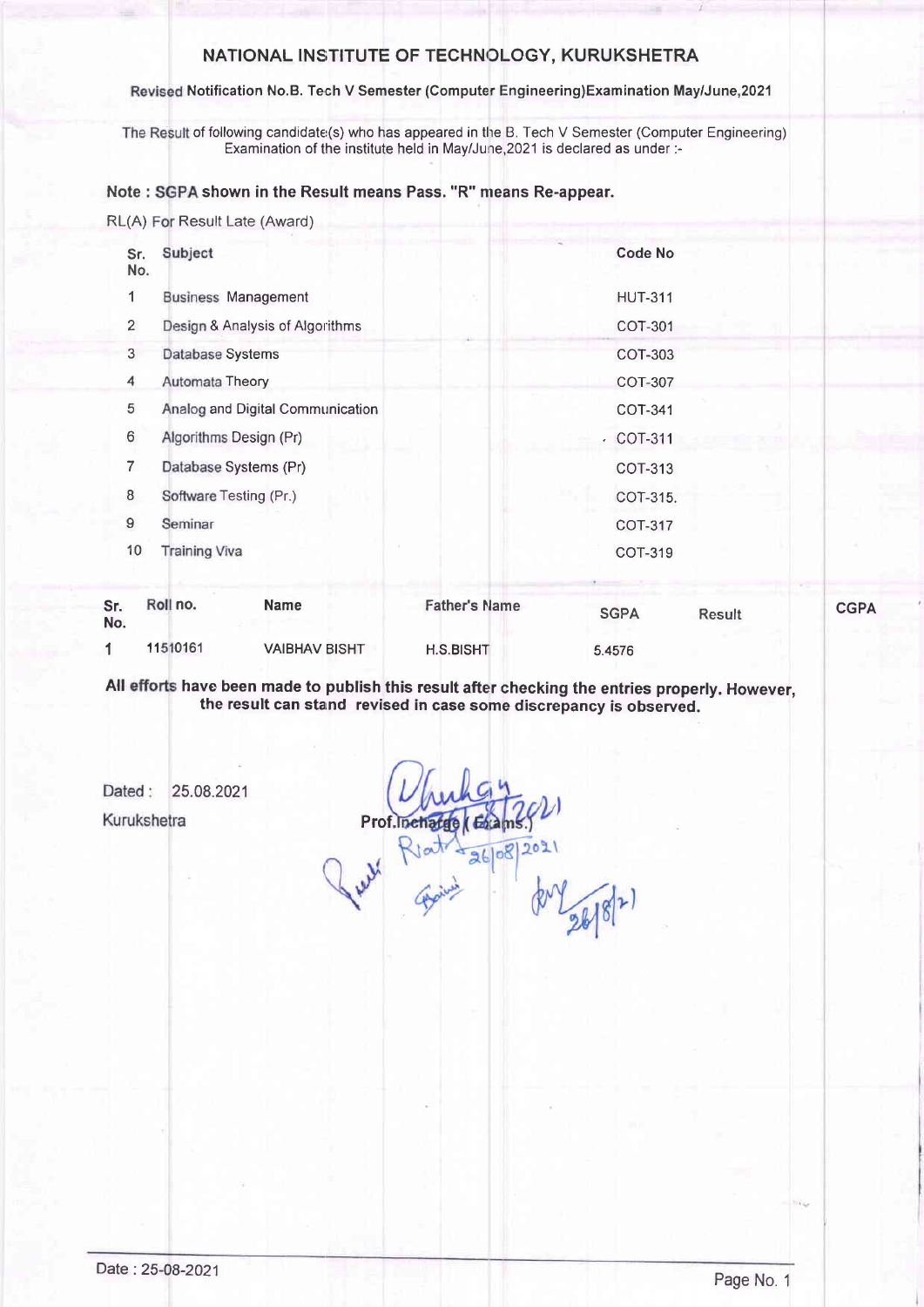# NATIONAL INSTITUTE OF TECHNOLOGY, KURUKSHETRA

#### Re-Appear Notification for Result of BACHELOR OF TECHNOLOGY V Semester, Computer Engineering examinations MaylJune -2021  $\frac{1}{2}$  (  $2.000$  )

The Result of the following candidates who appeared in BACHELOR OF TECHNOLOGY V Semester Engineering examination of this Institute held in May/June -2021 is declared as under:-

# Note: SGPA shown means Pass and "R" means Reappear

#### RL(A) For Result Late (Award)

| Sr. No.        | <b>Subjects</b>                                      | Code No. |
|----------------|------------------------------------------------------|----------|
|                | Advanced Data Structures and Algorithms              | CSPC31   |
| $\overline{2}$ | Soft Computing                                       | CSPC33   |
| 3              | Software Development using UML and Agile Methodology | CSPC35   |
| $\overline{4}$ | Automata Theory                                      | CSPC37   |
| 5              | Seminar                                              | CSPC39   |
| 6              | Mobile Application Development                       | CSPE35   |
| 7              | <b>Image Processing</b>                              | CSPE77   |
| 8              | Software Verification & validation                   | CSPE31   |

| Sr. No. | Roll No. | Name                    | <b>F</b> Name | <b>SGPA</b> | <b>CGPA</b> |
|---------|----------|-------------------------|---------------|-------------|-------------|
|         | 11710144 | DINESH KUMAR BHATHESWAR | DAYAL CHAND   | 4.8000      | 5.1746      |

All efforts have been made to publish this result after checking the entries properly result can stand revised in case some discrepancy is observed.

 $(Exam<sub>4</sub>)$ <u>8) 505</u>

Date: Kurukshetra

 $26/8/4$